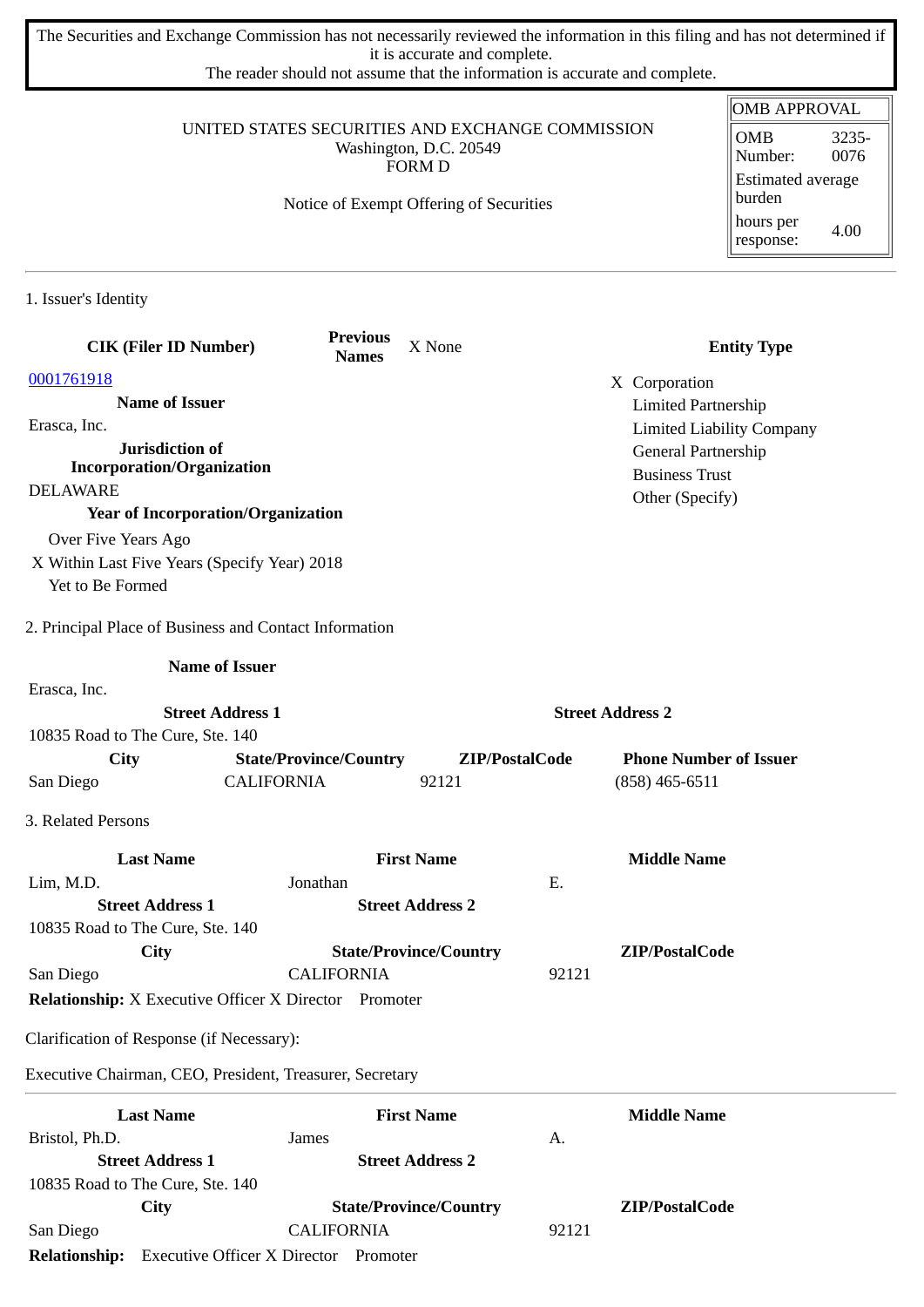Clarification of Response (if Necessary):

| <b>Last Name</b>                                           | <b>First Name</b>                            | <b>Middle Name</b>        |
|------------------------------------------------------------|----------------------------------------------|---------------------------|
| Casdin                                                     | Alexander                                    | W.                        |
| <b>Street Address 1</b>                                    | <b>Street Address 2</b>                      |                           |
| 10835 Road to The Cure, Ste. 140                           |                                              |                           |
| City                                                       | <b>State/Province/Country</b>                | ZIP/PostalCode            |
| San Diego                                                  | <b>CALIFORNIA</b>                            | 92121                     |
| <b>Relationship:</b> Executive Officer X Director Promoter |                                              |                           |
| Clarification of Response (if Necessary):                  |                                              |                           |
| <b>Last Name</b>                                           | <b>First Name</b>                            | <b>Middle Name</b>        |
| Multani, M.D.                                              | Pratik                                       | S.                        |
| <b>Street Address 1</b>                                    | <b>Street Address 2</b>                      |                           |
| 10835 Road to The Cure, Ste. 140                           |                                              |                           |
| City                                                       | <b>State/Province/Country</b>                | ZIP/PostalCode            |
| San Diego                                                  | <b>CALIFORNIA</b>                            | 92121                     |
| <b>Relationship:</b> Executive Officer X Director Promoter |                                              |                           |
| Clarification of Response (if Necessary):                  |                                              |                           |
| <b>Last Name</b>                                           | <b>First Name</b>                            | <b>Middle Name</b>        |
| Harding-Start                                              | Valerie                                      |                           |
| <b>Street Address 1</b>                                    | <b>Street Address 2</b>                      |                           |
| 10835 Road to The Cure, Ste. 140                           |                                              |                           |
| City                                                       | <b>State/Province/Country</b>                | ZIP/PostalCode            |
| San Diego                                                  | <b>CALIFORNIA</b>                            | 92121                     |
| <b>Relationship:</b> Executive Officer X Director Promoter |                                              |                           |
| Clarification of Response (if Necessary):                  |                                              |                           |
| <b>Last Name</b>                                           | <b>First Name</b>                            | <b>Middle Name</b>        |
| Lim, M.D.                                                  | Jonathan                                     | Ε.                        |
| <b>Street Address 1</b>                                    | <b>Street Address 2</b>                      |                           |
| 10835 Road to The Cure, Ste. 140                           |                                              |                           |
| City                                                       | <b>State/Province/Country</b>                | ZIP/PostalCode            |
| San Diego                                                  | <b>CALIFORNIA</b>                            | 92121                     |
| <b>Relationship:</b>                                       | <b>Executive Officer X Director Promoter</b> |                           |
| Clarification of Response (if Necessary):                  |                                              |                           |
| 4. Industry Group                                          |                                              |                           |
| Agriculture                                                | <b>Health Care</b>                           | Retailing                 |
| <b>Banking &amp; Financial Services</b>                    | X Biotechnology                              |                           |
| <b>Commercial Banking</b>                                  | Health Insurance                             | Restaurants               |
| Insurance                                                  |                                              | Technology                |
| Investing                                                  | Hospitals & Physicians                       | Computers                 |
| <b>Investment Banking</b>                                  | Pharmaceuticals                              | Telecommunications        |
| Pooled Investment Fund                                     | Other Health Care                            | Other Technology          |
| Is the issuer registered as                                | Manufacturing                                | Travel                    |
| an investment company under                                | <b>Real Estate</b>                           | Airlines & Airports       |
| the Investment Company<br>Act of 1940?                     | Commercial                                   |                           |
|                                                            | Construction                                 | Lodging & Conventions     |
| Yes<br>No                                                  |                                              | Tourism & Travel Services |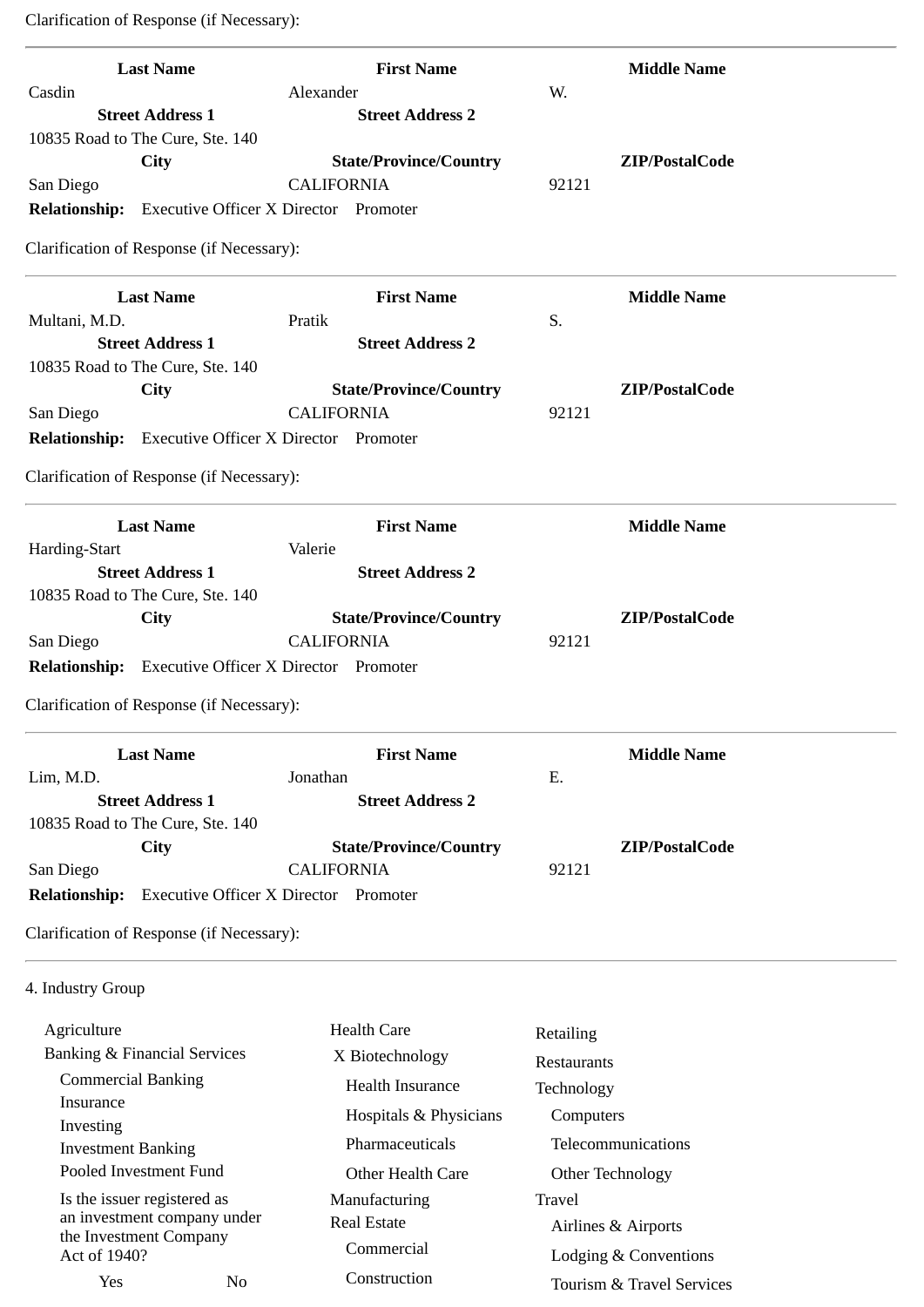Other Banking & Financial Services Business Services Energy Coal Mining Electric Utilities Energy Conservation Environmental Services Oil & Gas Other Energy REITS & Finance Residential Other Real Estate Other Travel **Other** 

5. Issuer Size

| <b>Revenue Range</b>             | <b>OR</b> | <b>Aggregate Net Asset Value Range</b> |
|----------------------------------|-----------|----------------------------------------|
| No Revenues                      |           | No Aggregate Net Asset Value           |
| $$1 - $1,000,000$                |           | $$1 - $5,000,000$                      |
| $$1,000,001 - $5,000,000$        |           | \$5,000,001 - \$25,000,000             |
| $$5,000,001 -$<br>\$25,000,000   |           | $$25,000,001 - $50,000,000$            |
| $$25,000,001 -$<br>\$100,000,000 |           | \$50,000,001 - \$100,000,000           |
| Over \$100,000,000               |           | Over \$100,000,000                     |
| X Decline to Disclose            |           | Decline to Disclose                    |
| Not Applicable                   |           | Not Applicable                         |
|                                  |           |                                        |

6. Federal Exemption(s) and Exclusion(s) Claimed (select all that apply)

|                                           | Investment Company Act Section 3(c) |                    |  |
|-------------------------------------------|-------------------------------------|--------------------|--|
| Rule $504(b)(1)$ (not (i), (ii) or (iii)) | Section $3(c)(1)$                   | Section $3(c)(9)$  |  |
| Rule 504 (b)(1)(i)                        | Section $3(c)(2)$                   | Section $3(c)(10)$ |  |
| Rule 504 (b)(1)(ii)                       | Section $3(c)(3)$                   | Section $3(c)(11)$ |  |
| Rule 504 (b)(1)(iii)<br>$X$ Rule 506(b)   | Section $3(c)(4)$                   | Section $3(c)(12)$ |  |
| Rule $506(c)$                             | Section $3(c)(5)$                   | Section $3(c)(13)$ |  |
| Securities Act Section 4(a)(5)            | Section $3(c)(6)$                   | Section $3(c)(14)$ |  |
|                                           | Section $3(c)(7)$                   |                    |  |

- 7. Type of Filing
- X New Notice Date of First Sale 2020-04-15 First Sale Yet to Occur Amendment
- 8. Duration of Offering

Does the Issuer intend this offering to last more than one year? Yes X No

9. Type(s) of Securities Offered (select all that apply)

| X Equity                                                                                       | Pooled Investment Fund Interests   |
|------------------------------------------------------------------------------------------------|------------------------------------|
| Debt                                                                                           | Tenant-in-Common Securities        |
| Option, Warrant or Other Right to Acquire Another Security                                     | <b>Mineral Property Securities</b> |
| Security to be Acquired Upon Exercise of Option, Warrant or<br>Other Right to Acquire Security | Other (describe)                   |

10. Business Combination Transaction

Is this offering being made in connection with a business combination transaction, such Yes X No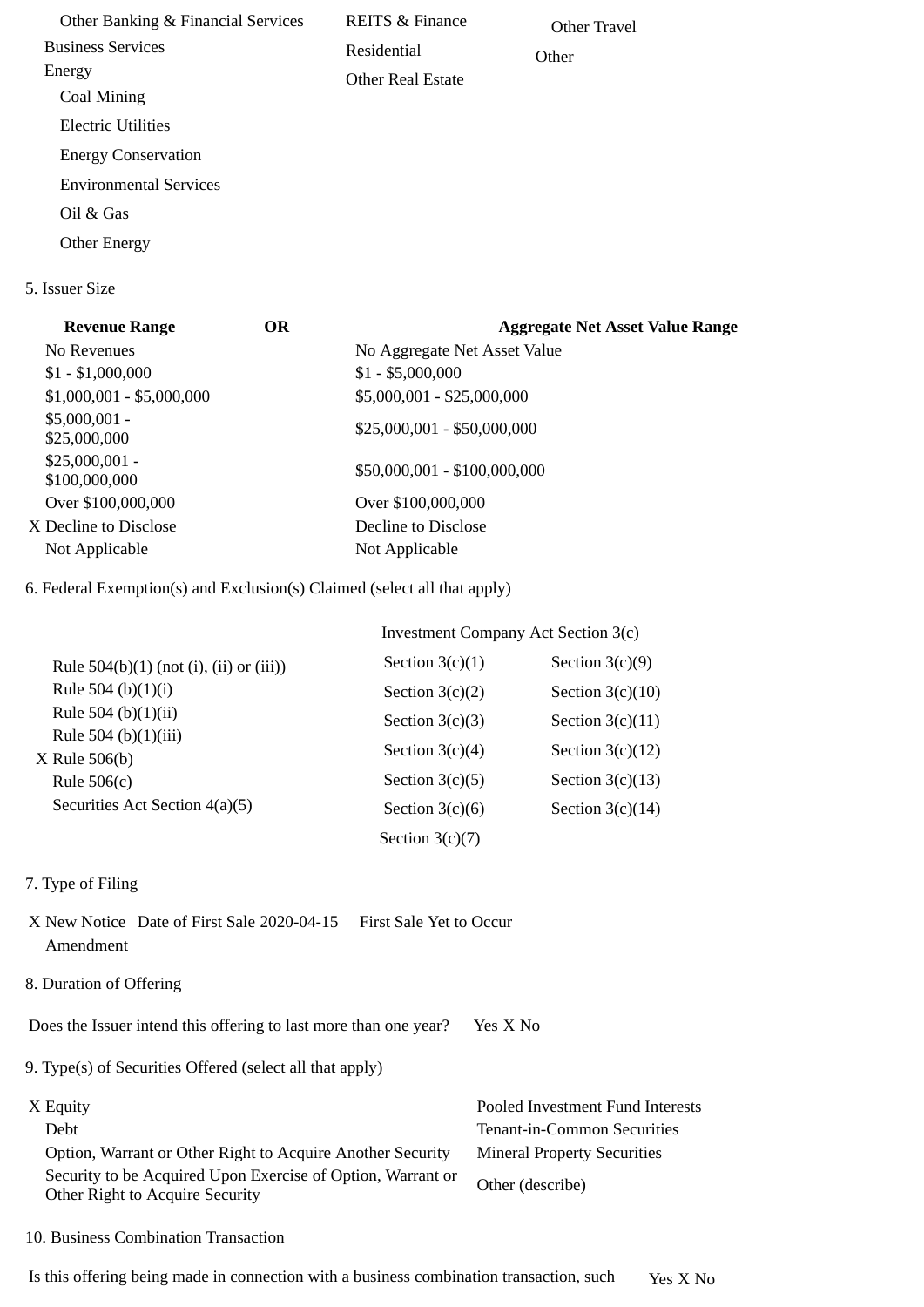| as a merger, acquisition or exchange offer?                                                                 |                         |                      |                                             |                    |
|-------------------------------------------------------------------------------------------------------------|-------------------------|----------------------|---------------------------------------------|--------------------|
| Clarification of Response (if Necessary):                                                                   |                         |                      |                                             |                    |
| 11. Minimum Investment                                                                                      |                         |                      |                                             |                    |
| Minimum investment accepted from any outside investor \$0 USD                                               |                         |                      |                                             |                    |
| 12. Sales Compensation                                                                                      |                         |                      |                                             |                    |
| Recipient                                                                                                   |                         |                      | Recipient CRD Number X None                 |                    |
| (Associated) Broker or Dealer X None                                                                        |                         |                      | (Associated) Broker or Dealer CRD<br>Number | X None             |
|                                                                                                             | <b>Street Address 1</b> |                      | <b>Street Address 2</b>                     |                    |
|                                                                                                             |                         |                      |                                             |                    |
| City                                                                                                        |                         |                      | State/Province/Country                      | ZIP/Postal<br>Code |
| State(s) of Solicitation (select all that apply)<br>Check "All States" or check individual<br><b>States</b> |                         | All<br><b>States</b> | Foreign/non-US                              |                    |
| 13. Offering and Sales Amounts                                                                              |                         |                      |                                             |                    |
| <b>Total Offering Amount</b>                                                                                | \$374,536,960 USD or    |                      | Indefinite                                  |                    |
| <b>Total Amount Sold</b>                                                                                    | \$125,405,005 USD       |                      |                                             |                    |
| Total Remaining to be Sold \$249,131,955 USD or                                                             |                         |                      | Indefinite                                  |                    |
| Clarification of Response (if Necessary):                                                                   |                         |                      |                                             |                    |

Select if securities in the offering have been or may be sold to persons who do not qualify as accredited investors, and enter the number of such non-accredited investors who already have invested in the offering. Regardless of whether securities in the offering have been or may be sold to persons who do not qualify as accredited investors, enter the total number of investors who already have invested in the offering:

15. Sales Commissions & Finder's Fees Expenses

Provide separately the amounts of sales commissions and finders fees expenses, if any. If the amount of an expenditure is not known, provide an estimate and check the box next to the amount.

46

| <b>Sales Commissions</b> | \$0 USD Estimate |
|--------------------------|------------------|
| Finders' Fees            | \$0 USD Estimate |

Clarification of Response (if Necessary):

16. Use of Proceeds

Provide the amount of the gross proceeds of the offering that has been or is proposed to be used for payments to any of the persons required to be named as executive officers, directors or promoters in response to Item 3 above. If the amount is unknown, provide an estimate and check the box next to the amount.

\$0 USD Estimate

Clarification of Response (if Necessary):

Signature and Submission

Please verify the information you have entered and review the Terms of Submission below before signing and clicking SUBMIT below to file this notice.

Terms of Submission

In submitting this notice, each issuer named above is: